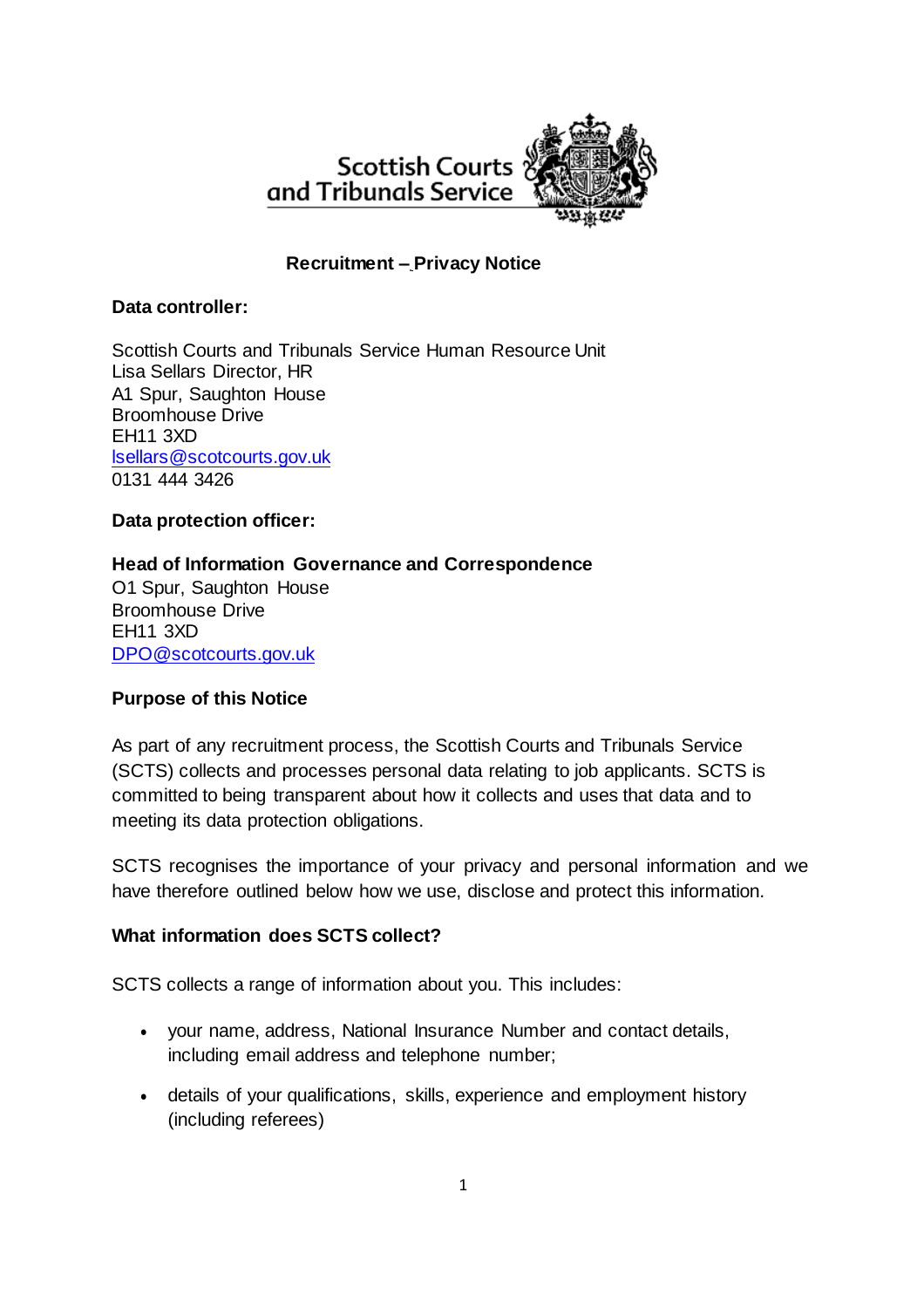- whether or not you have a disability for which the organisation needs to make reasonable adjustments during the recruitment process;
- information about your criminal record;
- information about insolvency or undischarged bankruptcy;
- information about your nationality and entitlement to work in the UK; and
- equal opportunities monitoring information, including information about your ethnic origin, sexual orientation, health, and religion or belief.

SCTS collects this information in a variety of ways, for example:

- through application forms
- from identity documentation (e.g. passport or driving licence);
- from correspondence with you; or
- through interviews, meeting or other forms of assessment including online tests.

Data will be stored in a range of different places, including on your application record, in HR management systems and on other IT systems (including email).

### **Why does SCTS process personal data?**

SCTS needs to process data to take steps at your request prior to entering into a contract with you.

In some cases, SCTS needs to process data to ensure that it is complying with its legal obligations. For example, it is required to check a successful applicant's eligibility to work in the UK and Civil Service before employment starts.

SCTS is obliged to seek information about criminal convictions and offences, and details of insolvency or bankruptcy. Where SCTS seeks this information, it does so because it is necessary for it to carry out its obligations and exercise specific rights in relation to employment.

SCTS also has a legitimate interest in processing personal data during the recruitment process and for keeping records of the process. Processing data from job applicants allows SCTS to manage the recruitment process, assess and confirm a candidate's suitability for employment and decide to whom to offer a job. The organisation may also need to process data from job applicants to respond to and defend against legal claims.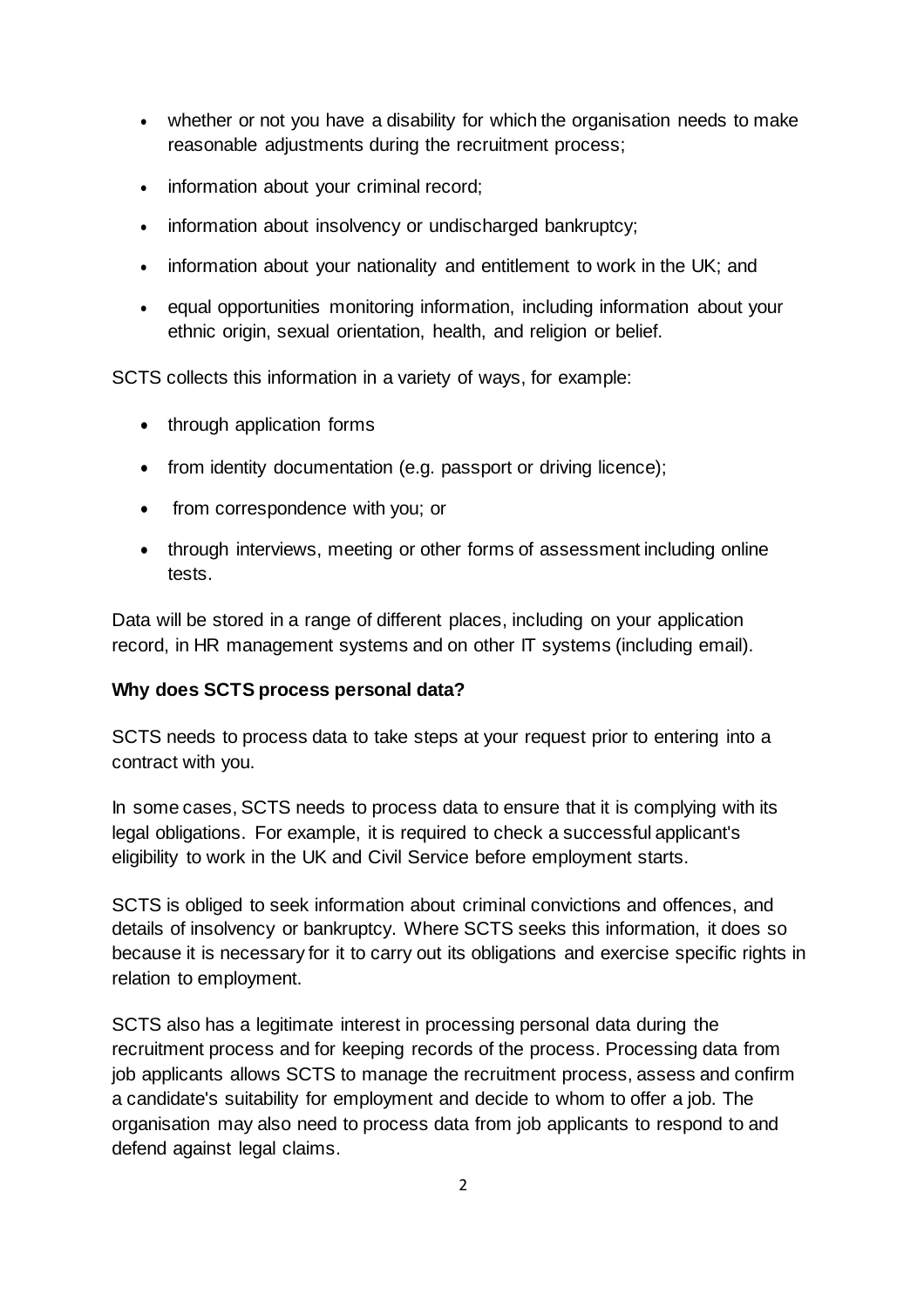Where SCTS relies on legitimate interests as a reason for processing data, it has considered whether or not those interests are overridden by the rights and freedoms of employees or workers and has concluded that they are not.

SCTS processes health information if it needs to make reasonable adjustments to the recruitment process for disabled candidates. This is to carry out its obligations and exercise specific rights in relation to employment.

Where SCTS processes other special categories of personal data, such as information about ethnic origin, sexual orientation, health or religion or belief, this is done for the purposes of equal opportunities monitoring (in terms of Article 9(2)(b) of the GDPR). Data that the SCTS uses for these purposes is anonymised or is collected with the express consent of employees, which can be withdrawn at any time. Employees are entirely free to decide whether or not to provide such data. It has no impact on the recruitment process or the assessment of candidates.

In most cases, SCTS will not use your data for any purpose other than the recruitment exercise for which you have applied.

If your application is unsuccessful but you are offered reserve status, the organisation will keep your personal data on file in case there are future employment opportunities for which you may be suited. SCTS will ask for your consent (in terms of Article 6(1)(a) of the GDPR) before it keeps your data for this purpose and you are free to withdraw your consent at any time.

#### **Who has access to data?**

Your information will be shared internally for the purposes of the recruitment exercise in relation to which it was submitted. This includes

- members of the HR and recruitment team;
- interviewers involved in the recruitment process;
- managers in the business area with a vacancy; and
- IT staff if access to the data is necessary for the performance of their roles
- Clevry, who have their own [privacy policy.](https://www.clevry.com/en/about/privacy)

SCTS shares your data with third parties in order to obtain pre-employment references from other employers, obtain employment background checks from thirdparty providers and obtain necessary criminal records checks from Disclosure Scotland. The organisation will not share your data with third parties, unless your application for employment is successful and it makes you an offer of employment.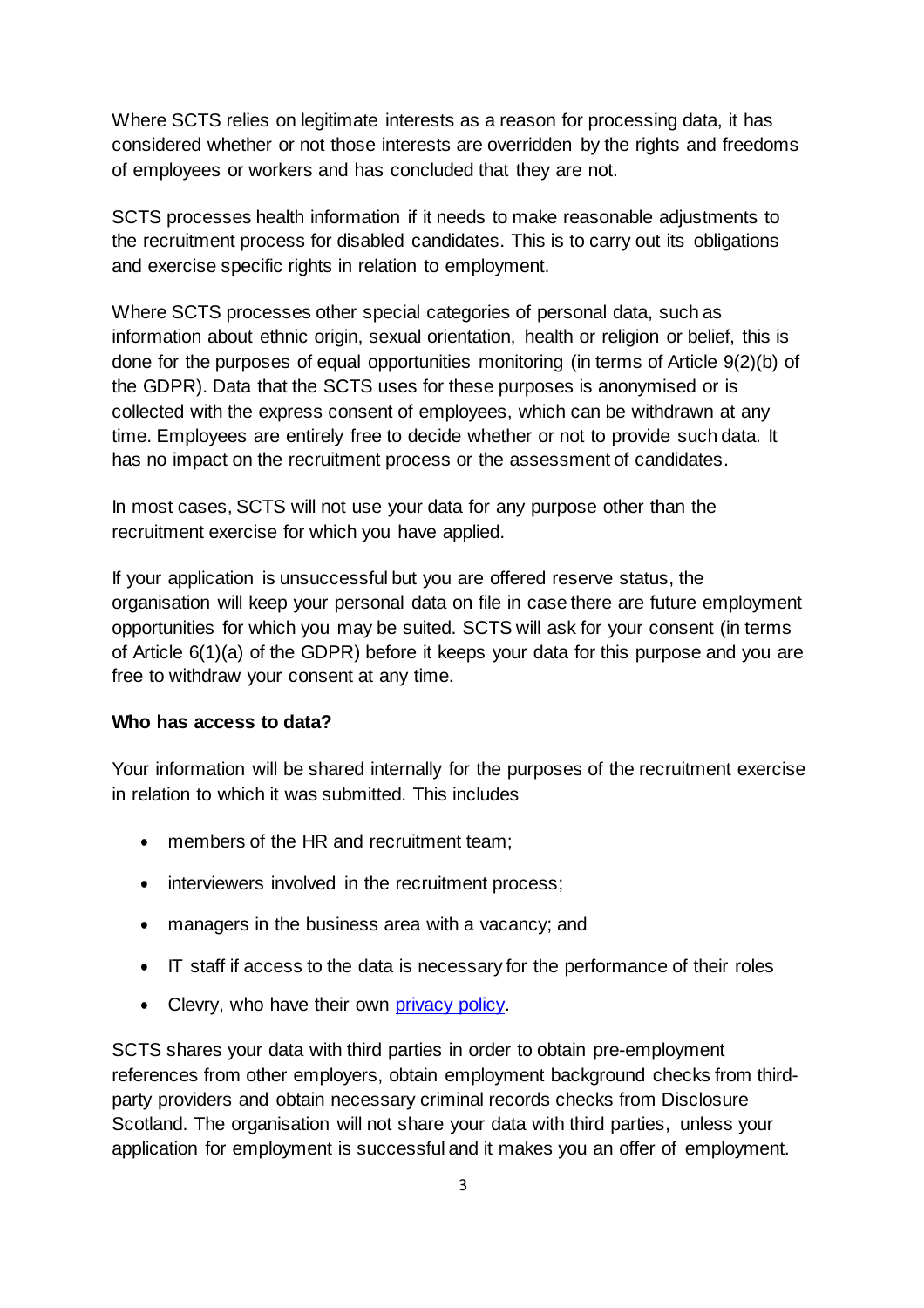The SCTS Recruitment system, E-Recruitment Online (EROL), is maintained by the SCTS IT team and your data is held on SCTS's systems.

# **How does SCTS protect data?**

The SCTS takes the security of your data seriously. The SCTS has internal policies and controls in place to try to ensure that your data is not lost, accidentally destroyed, misused or disclosed, and is not accessed except by its employees in the performance of their duties.

Where the SCTS engages third parties to process personal data on its behalf, they do so on the basis of written instructions, are under a duty of confidentiality and are obliged to implement appropriate technical and SCTS measures to ensure the security of data.

## **For how long does SCTS keep data?**

If your application for employment is unsuccessful, the organisation will keep your data for a period of 2 years after the end of the relevant recruitment process. Details of how long your data is held by our third party providers are contained within their privacy notices which can be shared with you should you request it. This data is held to comply with audit requirements from the Civil Service Commission.

SCTS will only process sensitive personal data (for example on health, disability, ethnicity or sexual orientation) where it is necessary to carry out our role, for example in mandatory monitoring of equality and diversity, to ensure that SCTS is a safe place to work, or to ensure compliance with other legal obligations.

If your application for employment is successful, personal data gathered during the recruitment process will be transferred to your personnel file and retained during your employment, including any references details. No local copies of data will be kept by management. The periods for which your data will be held will be provided to you in the HR Privacy Notice.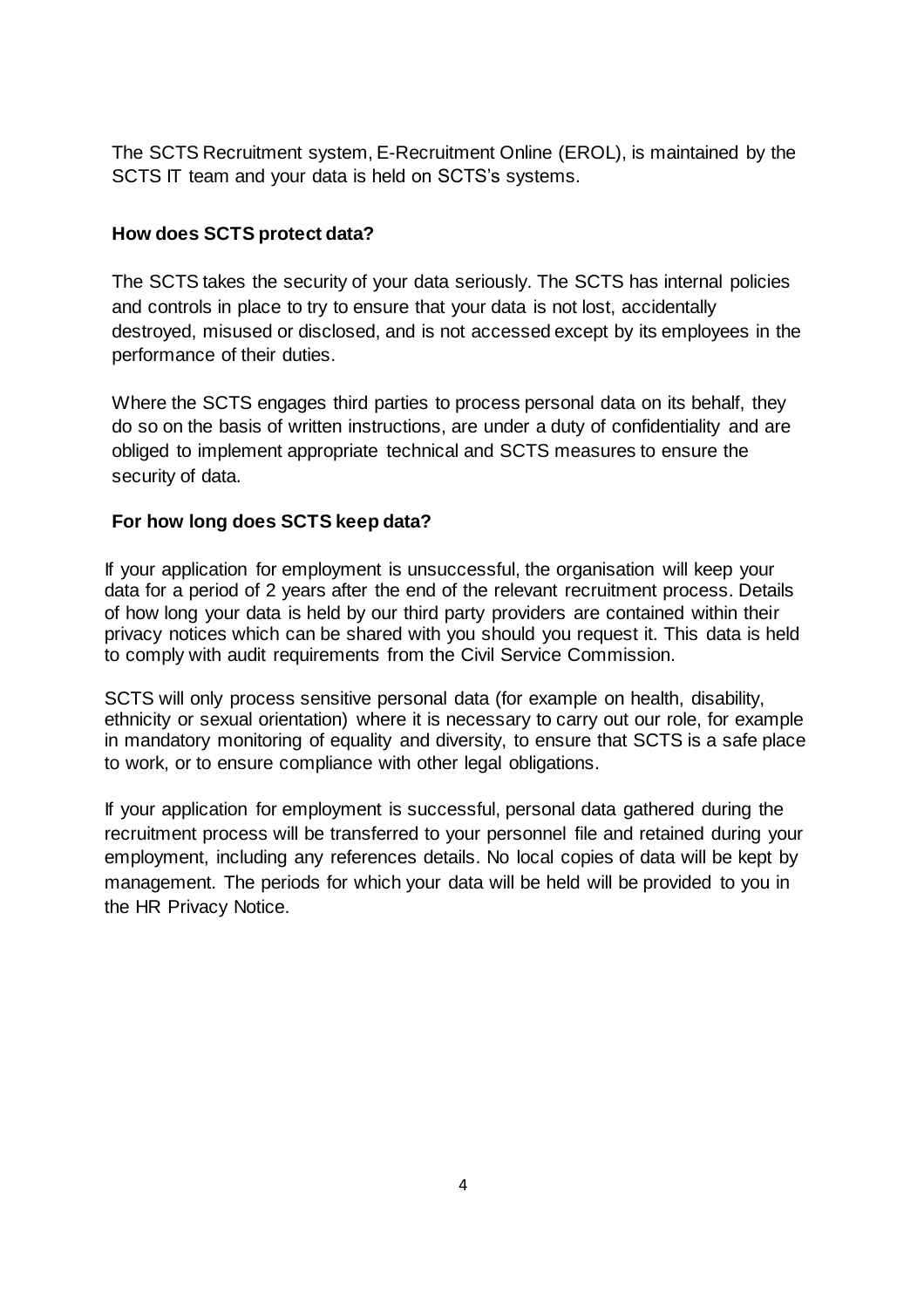## **Your rights**

As a data subject, you have a number of rights. You can:

- access and obtain a copy of your data on request;
- require SCTS to change incorrect or incomplete data:
- require SCTS to delete or stop processing your data, for example where the data is no longer necessary for the purposes of processing;
- object to the processing of your data where SCTS is relying on its legitimate interests as the legal ground for processing; and
- ask SCTS to stop processing data for a period if data is inaccurate or there is a dispute about whether or not your interests override SCTS's legitimate grounds for processing data.

If you would like to exercise any of these rights, please contact the Head of Information Governance. You can make a subject access. The SCTS form for making a subject access request is available on our website.

If you believe that the SCTS has not complied with your data protection rights, you can complain to the Information Commissioner's Office (ICO).

### **Information Commissioner's Office**

Wycliffe House Water Lane Wilmslow **Cheshire** SK9 5AF

Tel: 0303 123 1113 Email: [casework@ico.org.uk](mailto:casework@ico.org.uk) https://ico.org.uk/global/contact-us/

### **What if you do not provide personal data?**

You are under no statutory or contractual obligation to provide data to the organisation during the recruitment process. However, if you do not provide the information, the organisation may not be able to process your application properly.

You are under no obligation to provide information for equal opportunities monitoring purposes and there are no consequences for your application if you choose not to provide such information.